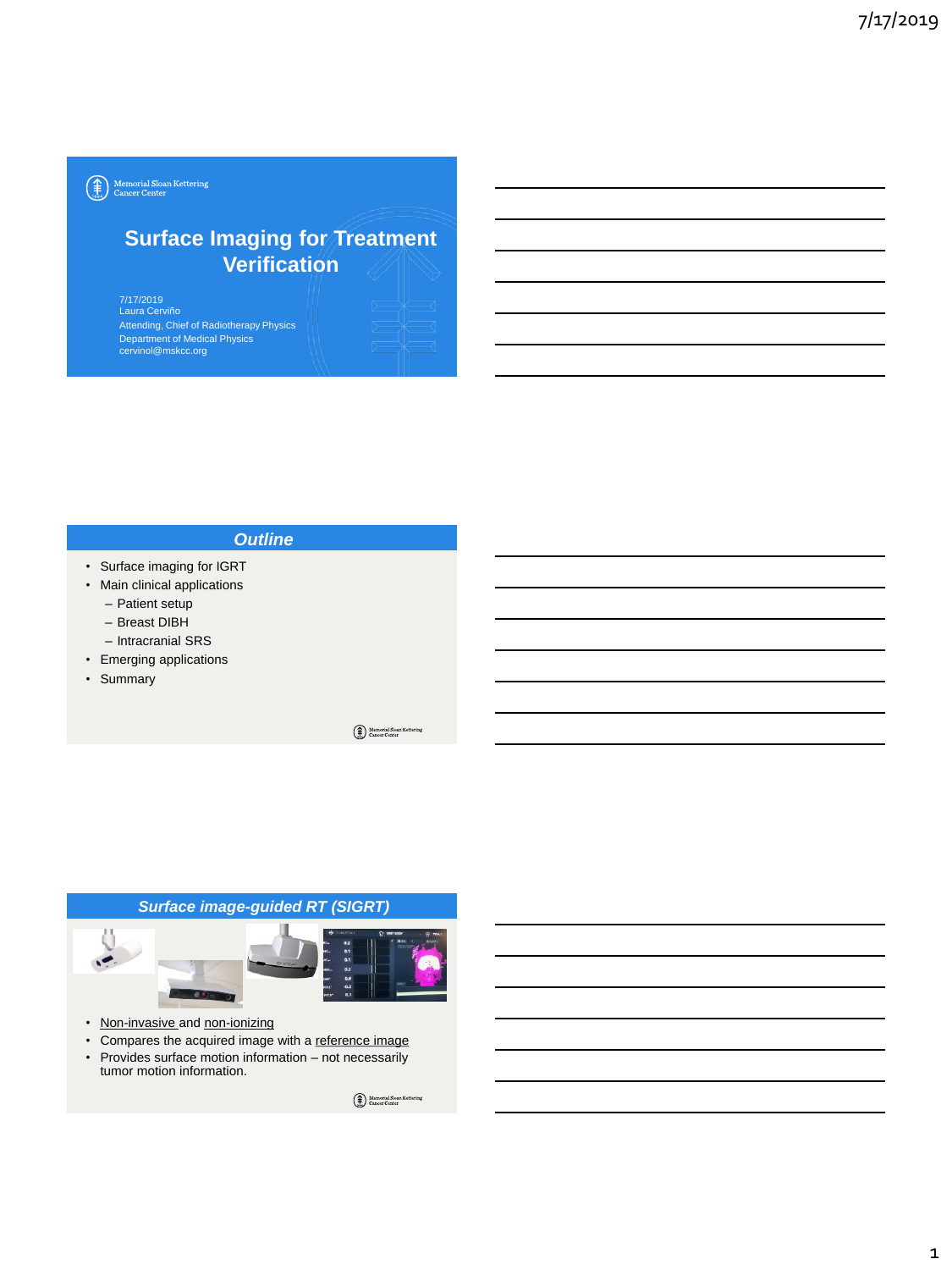# *Rigid vs non-rigid registration*





Courtesy of Alonso Gutierrez

Rong et al., 2014

 $\bigoplus_{\text{cl}}\text{Memorial Soon Kettering}\\ \text{Cancer Center}$ 

|                                                                 |                                                          | Twyla Willoughby, Joerg Lehmann, José A. Bencomo, Shirish K. Jani, Lakshmi Santanam, Anil Sethi,   |                                                                         |
|-----------------------------------------------------------------|----------------------------------------------------------|----------------------------------------------------------------------------------------------------|-------------------------------------------------------------------------|
|                                                                 | Timothy D. Solberg, Wolfgang A. Tomé, Timothy I. Waldron |                                                                                                    |                                                                         |
| Text E. Antonomeded QA and Imparent                             |                                                          |                                                                                                    |                                                                         |
| Program's                                                       | Top                                                      | Method                                                                                             | <b>Automotiv</b>                                                        |
| Dalls.                                                          | Sufery                                                   | Check interlocky and diese fields<br>of view for all monenid contenu-                              | Pain                                                                    |
|                                                                 | Stanley Installation                                     | Daily OA sharpers resultingular isoccentrated<br>can track recovered to important from office      | $2 - 4$                                                                 |
| <b>Nexto</b><br>the adolitions be daily tested.                 | Sulety                                                   | Machine insurface: Gutine permissesion.<br>couch motion communication.                             | Tunctional                                                              |
|                                                                 | Stock: Insulticulum                                      | Local instine tool based on radiographic<br>neely on 11.4., badden target)                         | I was (1) are \$85,588(1).                                              |
|                                                                 | Dynamic Incalination                                     | Motive table or manage and motive of member<br>chaston by Lucian distance.                         | 2 days or loss of<br>missiliction spec                                  |
| Awwells<br>Do addition to all                                   | Subirty                                                  | Test doesn't buildings, bucking person searche.<br>and memprison off switches                      | Paid                                                                    |
| mentity total                                                   | kinocky                                                  | System moniting brackets (all carreres are source)<br>Classic caracter settings if and lable       | Paul<br>Uncharged from permane.                                         |
|                                                                 | Stability (AAR/Harodicibility).                          | Drick Museumstage (west at licent 1 hour)<br>Reproducibility disordization repeated several detach | <2 minimum car beat<br><1 minuter sublisting                            |
|                                                                 | Static localization testentive)                          | Full and to-end note (with data transfer check of<br>localization accuracy, etc.)                  | <2 mm of isocenes<br>Gram SRS (SEKT)                                    |
|                                                                 |                                                          | Translating and retailers was increas-<br>over a chease maps of station.                           | Chemist Warrant                                                         |
|                                                                 | Пукавій ізміжу кужикі:                                   | Using a metian placaces / classical gasing system<br>suliates dotatatry accuracy.                  | $-28$ par TG142.                                                        |
|                                                                 | Data transfer                                            | From all systems in sad-                                                                           | Electional                                                              |
| Constraintending<br>On addition to monthly<br>and annual trate) | Sales Generation                                         | Communications with EMRs/edux systems<br><b>Insurance with Line</b><br>Industry and implements     | EuroSatal<br><1 mm change in bandization<br><1% change in expected does |
|                                                                 |                                                          | Plated of stores                                                                                   | Per sources appc.                                                       |
|                                                                 | Stability (A48) reproducibility):                        | Only measurement times at least 1 heart<br>RombalMitr (includes room) promitive()                  | Establish warm an time:<br>of the above and disting                     |
|                                                                 | <b>Dynamic Incalination</b>                              | Lengton and and cadiga states                                                                      | <b>Building</b>                                                         |

|        | <b>AAPM COMMITTEE TREE</b>                                                                                                                                                                                                                                                                                                                                                                                                                                                                                                                                                                                                                                                                                                                                                                                        |
|--------|-------------------------------------------------------------------------------------------------------------------------------------------------------------------------------------------------------------------------------------------------------------------------------------------------------------------------------------------------------------------------------------------------------------------------------------------------------------------------------------------------------------------------------------------------------------------------------------------------------------------------------------------------------------------------------------------------------------------------------------------------------------------------------------------------------------------|
|        | Task Group No. 302 - Surface Image Guided Radiotherapy (TG302)<br>- bookmark this page (bookmarks show under "My AAPM" in the menu to left)                                                                                                                                                                                                                                                                                                                                                                                                                                                                                                                                                                                                                                                                       |
|        | No Website on file.   Directory: Committee   Membership                                                                                                                                                                                                                                                                                                                                                                                                                                                                                                                                                                                                                                                                                                                                                           |
|        | Email You may send email to this group now using gmail or outlook.<br>$-OT -$<br>You may save the address 2019.7G302@ggpm.org<br>to your local address book. This alias updates hourly from the AAPM Directory.                                                                                                                                                                                                                                                                                                                                                                                                                                                                                                                                                                                                   |
| Charge | 1. To review current use of non-ionizing surface imaging functionality<br>and commercially-available systems.<br>2. To provide clinically relevant technical guidelines that include<br>recommendations for the clinical indications of use for general<br>patient positioning, breast DIBH, and frameless brain SRS, including<br>potential pitfalls to avoid when implementing this technology.<br>3. To provide commissioning and on-going quality assurance<br>requirements of surface image guided systems, including<br>implementation of risk or hazard assessment of surface image<br>guided radiotherapy as a part of total QM program (e.g., TG-100).<br>4. To discuss emerging clinical applications of SI and associated QA<br>implications based on evaluation of technology and risk<br>assessment. |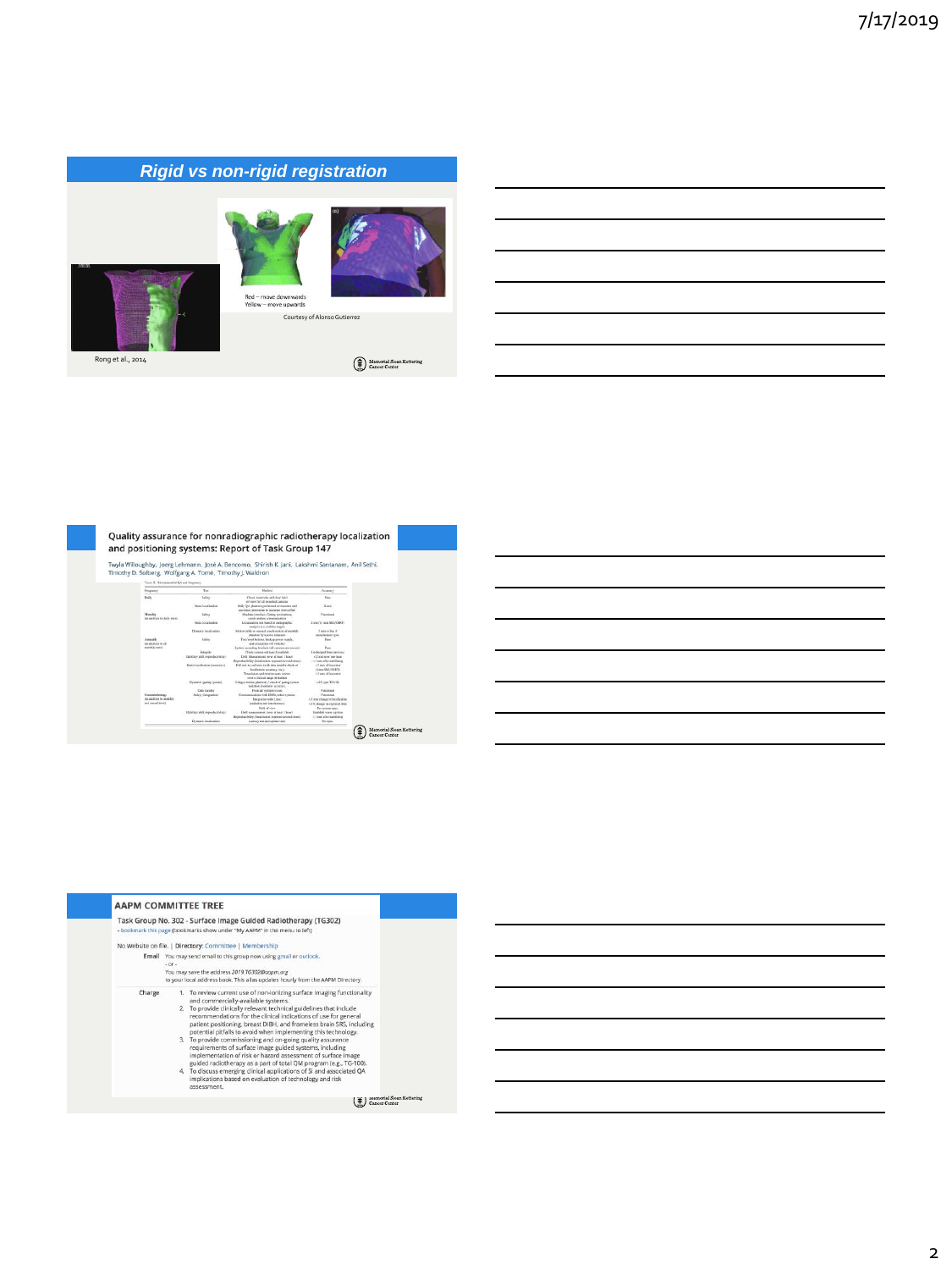



|                                                                                                   | <b>Tattoo-less radiotherapy for breast</b>                                                                                                                                                                                                                                                                                                       |
|---------------------------------------------------------------------------------------------------|--------------------------------------------------------------------------------------------------------------------------------------------------------------------------------------------------------------------------------------------------------------------------------------------------------------------------------------------------|
| patients<br>They also remain long after the cancer ha<br>endured, sometimes stretching and sprea- | The tiny tattoos that mank thousands of concen-<br>EP-2338 To Evaluate the Accuracy of Delivering Breast<br>Radiotherapy without Tattoos.<br>J. Rigley <sup>1</sup> , P. Robertson <sup>1</sup><br>Genesis Care Nottingham, Radiotherapy, Nottingham,<br><b>United Kingdom</b>                                                                   |
| <b>Psychosocial Impacts of Radiatio</b><br><b>A Critical Review</b><br>Barbara Clow, Janet Allen  | Notts woman the first in Europe to have tattoo-less<br>radiotherapy for breast cancer<br>The treatment usually involves dots being tattooed onto the body, which can have lasting psychological effects on patien                                                                                                                                |
|                                                                                                   | OC-0190 Surface guided radiation therapy for breast<br>cancer improves accuracy without the need for skin<br>marks<br>C. Russell <sup>1</sup> , H. Mack <sup>1</sup> , S. Paul <sup>1</sup> , S. Senthi <sup>1</sup><br><sup>1</sup> The Alfred, Alfred Health Radiation Oncology,<br>Melbourne- Victoria, Australia<br>Memorial Sloon Kettering |
|                                                                                                   | <b>Sancer Center</b>                                                                                                                                                                                                                                                                                                                             |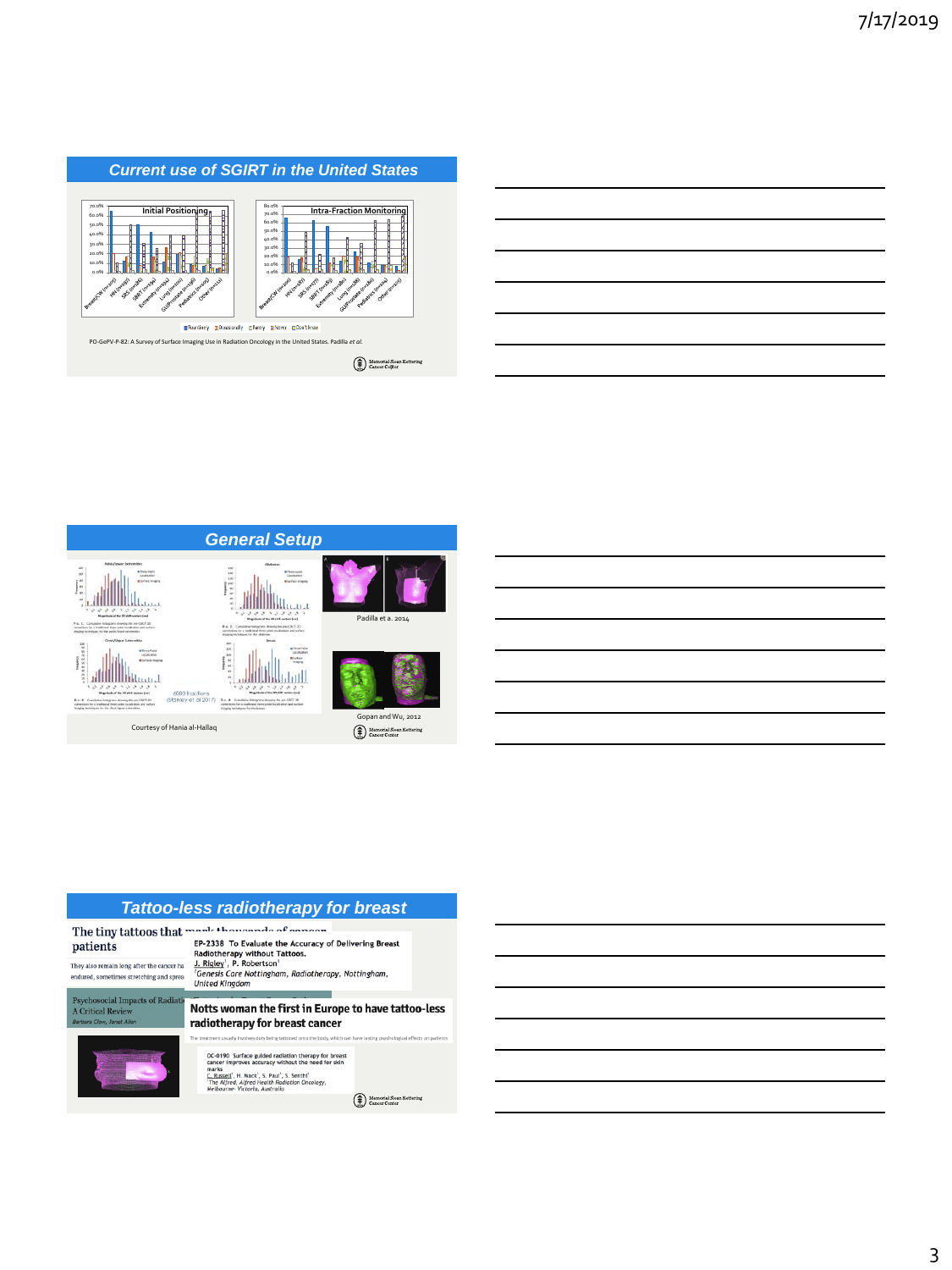

| <u> 1989 - Johann Barnett, fransk politiker (d. 1989)</u>   |  |  |
|-------------------------------------------------------------|--|--|
|                                                             |  |  |
| <u> 1989 - Johann Stoff, amerikansk politiker (d. 1989)</u> |  |  |
| <u> 1989 - Johann Stoff, amerikansk politiker (d. 1989)</u> |  |  |
|                                                             |  |  |
|                                                             |  |  |

Ĭ.

#### *Gated treatment at DIBH with surface imaging*

• Treat only when patient is at DIBH







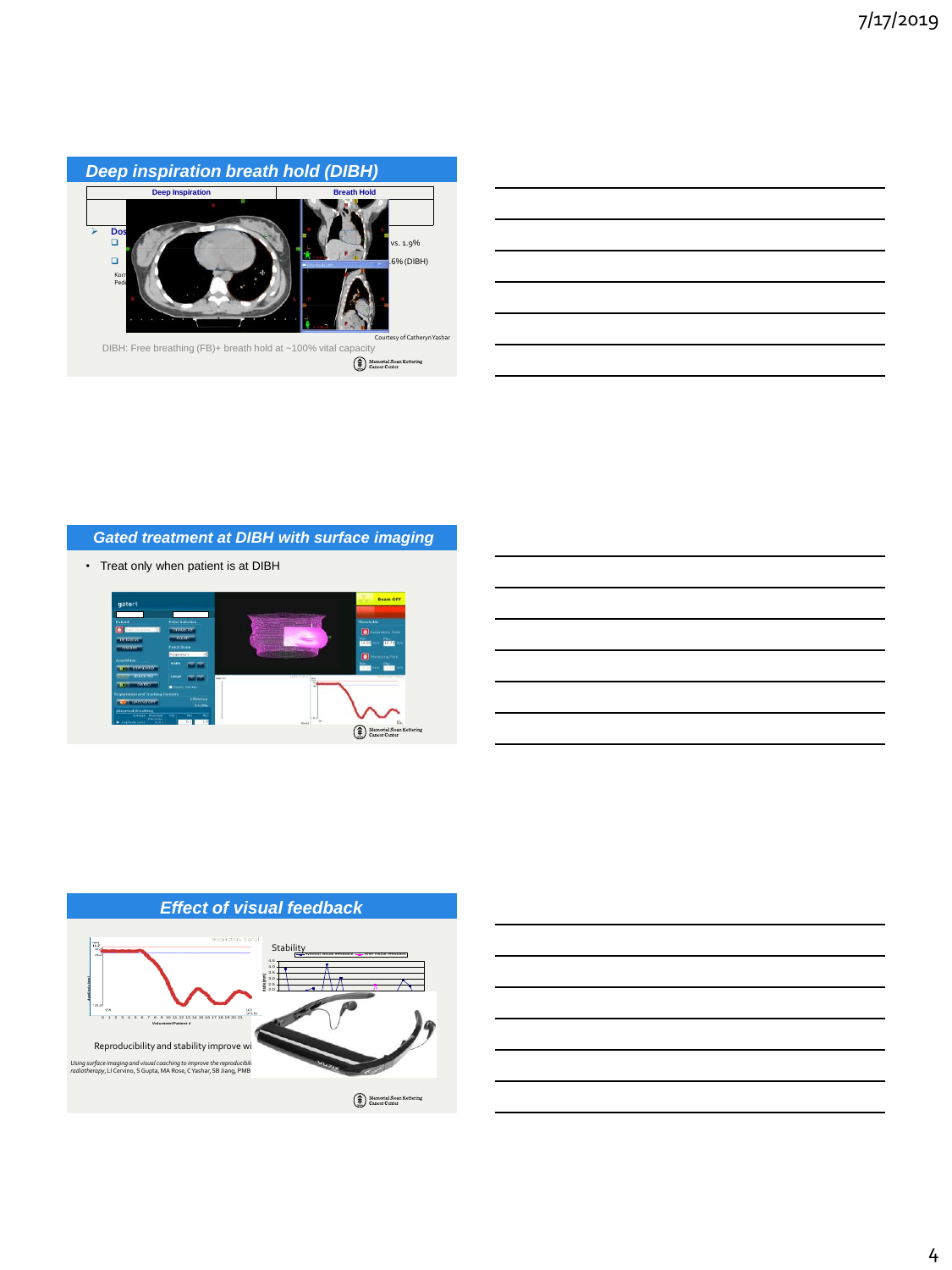#### *Surface-guided SRS*

- Open mask immobilization
- Very large dose to brain lesions
	- Single (or hypo-) fraction schemes





• One or multiple lesions  $\cdot$   $\rightarrow$  Accuracy is crucial • Set up (<1mm)

Memorial Shoan Kettering

#### *Local control and OS in brain metastasis*

| Study                           | <b>Treatment</b> system                    | Patients, n. | Crude LC. % | Actuarial 1-yr LC, % | Actuarial 1-yr OS, % |
|---------------------------------|--------------------------------------------|--------------|-------------|----------------------|----------------------|
| Schomas et al. (19)<br>[2006]   | Frame-based LINAC                          | 80           | $\Omega$    | 89                   | 33                   |
| Bhatnagar et al. (18)<br>[2006] | Frame-based Gamma Knife                    | 205          | $***$       | 71                   | 37 <sup>b</sup>      |
| Brenenman et al. (6)<br>[2000]  | Frameless LINAC                            | 53           | <b>BRE</b>  | RO                   | AA                   |
| Nath et al. (7) [2010]          | <b>Frameless LINAC</b>                     | 65           | 88          | 76                   | 40                   |
| Pan et al. (17) (2012)          | Frameless, surface-imaging<br>quided LINAC | AA           | 85          | 76                   | 38                   |
| <b>Present series</b>           | Frameless, surface-imaging<br>quided LINAC | 163          | RS          | 79                   | 56                   |

• Local control and overall survival were comparable to previous techniques Pan, H., Cerviño, L. I., Pawlicki, T., Jiang, S. B., Alksne, J., Detorie, N., Russell, M., Carter, B., Muphy, K., Mundt, A.J., Chen,<br>C., Lawson, J. D. (2022). Frameless, real-time, surface imaging-guided radiosurgery: Clin

Pham, N.L.L., Reddy, P.V., Murphy, J.D., Sanghvi, P., Hattangadi-Gluth, J.A., Kim, G.G.Y., Cervino, L., Pawlicki,T. and<br>Murphy, K.T., "Frameless, real-time, surface imaging-guided radiosurgery: update on clinical outcomes

Memorial Sloan Kettering<br>Cancer Center

### *Trigeminal Neuralgia*

| Patient        | Age at    | Dose            | Pre-treat        | Post-treat       | Time to pain             | Length of follow up |
|----------------|-----------|-----------------|------------------|------------------|--------------------------|---------------------|
|                | treatment | (Gy)/(fraction) | <b>BNI</b> score | <b>BNI</b> score | recurrence (months)      | (months)            |
|                | 37        | 80/1            | v                | $\mathbf{u}$     | ۰                        | 16                  |
|                | 82        | 80/1            | v                |                  |                          | 28                  |
| $\overline{3}$ | 79        | 85/1            | v                | $\mathbf{u}$     | $\overline{\phantom{a}}$ | 20                  |
|                | 29        | 85/1            | $\lambda$        | п                |                          | 54                  |
| $\overline{5}$ | 82        | 90/1            | IV               |                  | ۰                        | 51                  |
|                | 82        | 90/1            | $\overline{u}$   |                  | 52                       | 56                  |
|                | 81        | 90/1            | $\mathbb{N}$     |                  | 31                       | 31                  |

**Initial clinical experience with surface image guided (SIG) radiosurgery for trigeminal neuralgia<br>Anthony J. Paravati, Ryan Manger, Jasmine D. Nguyen, Sofia Olivares, Gwe-Ya Kim, Kevin T. Murphy** 

Memorial Sloan Kettering<br>Cancer Center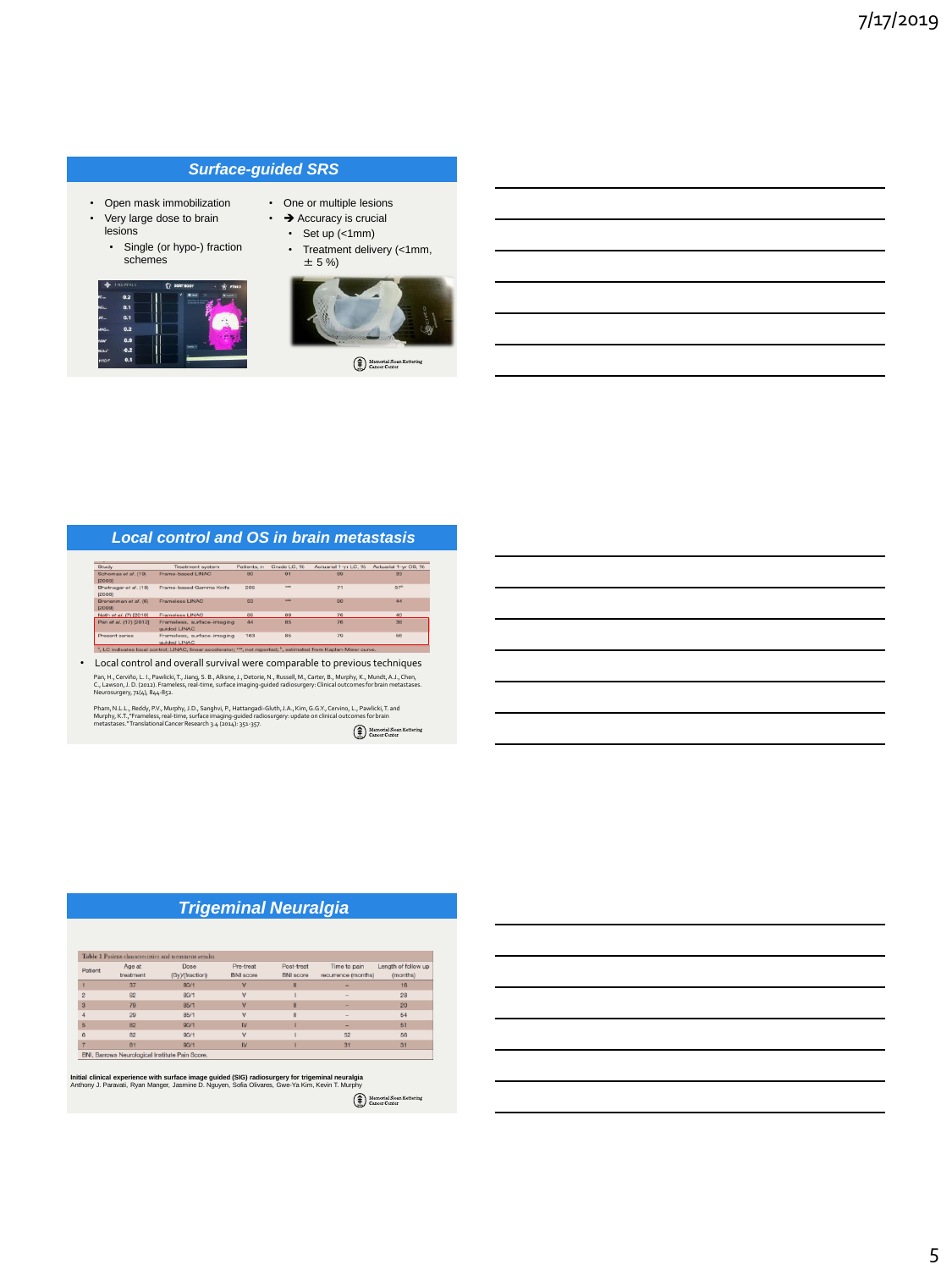#### *Emerging: Surface imaging for respiratory surrogate*





Li G, et al. Characterization of optical-surface-imagingbased spirometry for respiratory surrogating in radiotherapy. Med Phys 2016;43 (3):1348-1360.

#### *Emerging: Safety - Collision prediction*



Memorial Sloa

#### *Emerging: Patient safety - Facial recognition*

- Facial recognition system created with Kinect using its facial<br>mapping library: 35 points extracted from 4 poses<br>Sensitivity = 96.5%/ Specificity = 96.7%; algorithm affected glasses,<br>scarves, and hair covering the face



Courtesy of Hania al-Hallaq

- 2016 National Patient Safety Goals requires a minimum of two patient identifiers
	- Name, DOB, Photo, RFID bracelets, palm scanners, iris scanners, or fingerprint scanners

 $\begin{tabular}{|c|} \hline \multicolumn{3}{|c|}{\textbf{Memorial Soon Kettering}}\\ \hline \multicolumn{3}{|c|}{\textbf{Memorial Soon Kettering}}\\ \hline \multicolumn{3}{|c|}{\textbf{Cancer Center}}\\ \hline \end{tabular}$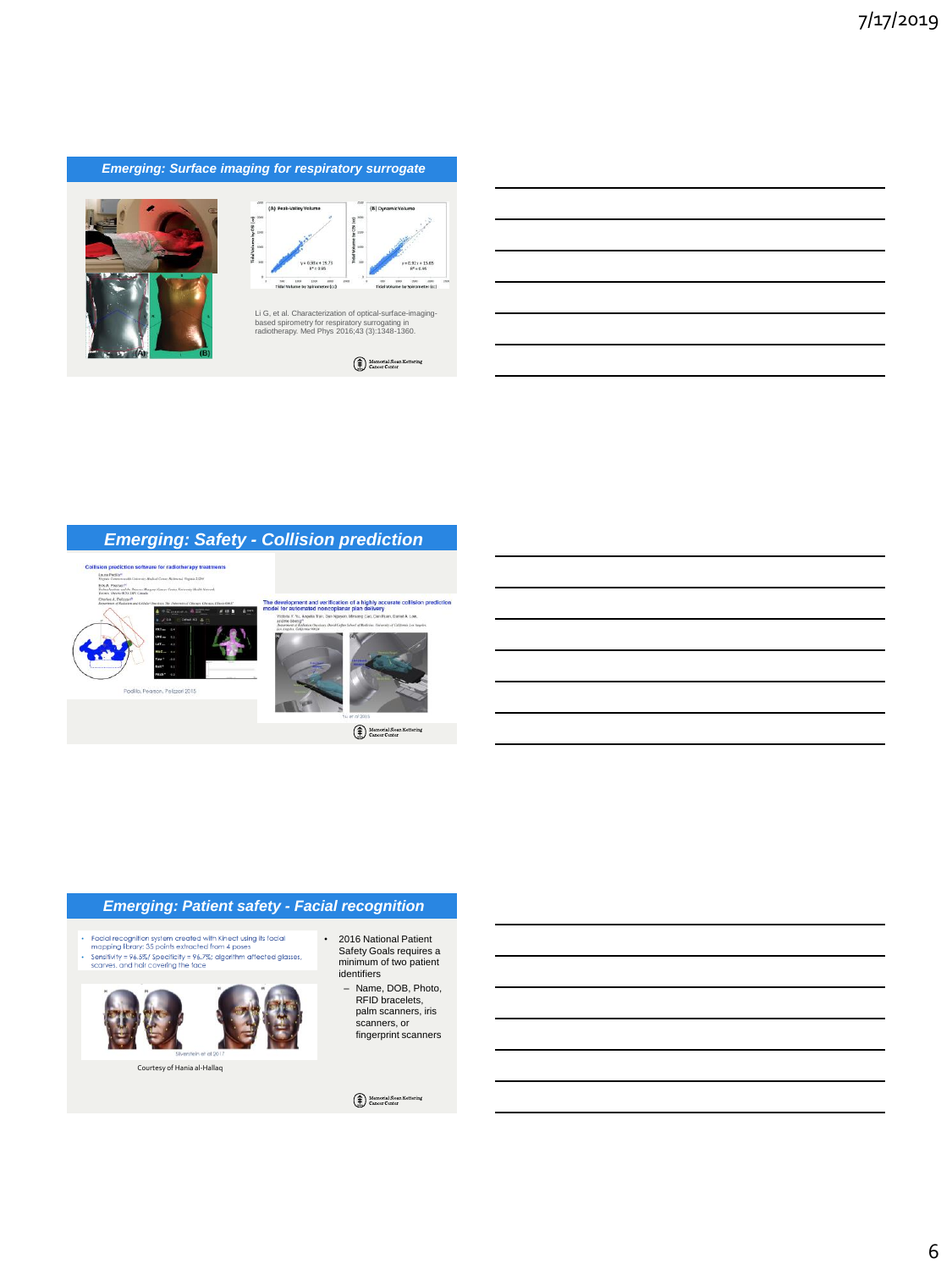# *Emerging: Limited field-of-view in CT*





Green – original Magenta – truncated Navy – reconstructed

Comparable dose distribution

Memorial Sloan Kette

#### *Summary*

- SGRT's use has increased in the last decade – Breast & DIBH, SRS mostly
- SGRT has proven to improve accuracy and efficiency of treatment for a variety of treatment sites
- Changes the patient setup paradigm
	- Can remove the need for tattoos and need for lasers (eg. breast)
- New applications are starting to emerge, including patient safety applications

 $\begin{tabular}{|c|} \hline \multicolumn{3}{|c|}{\textbf{Memorial Soon Kettering}}\\ \hline \multicolumn{3}{|c|}{\textbf{Memorial Soon Kettering}}\\ \hline \multicolumn{3}{|c|}{\textbf{Cancer Center}}\\ \hline \end{tabular}$